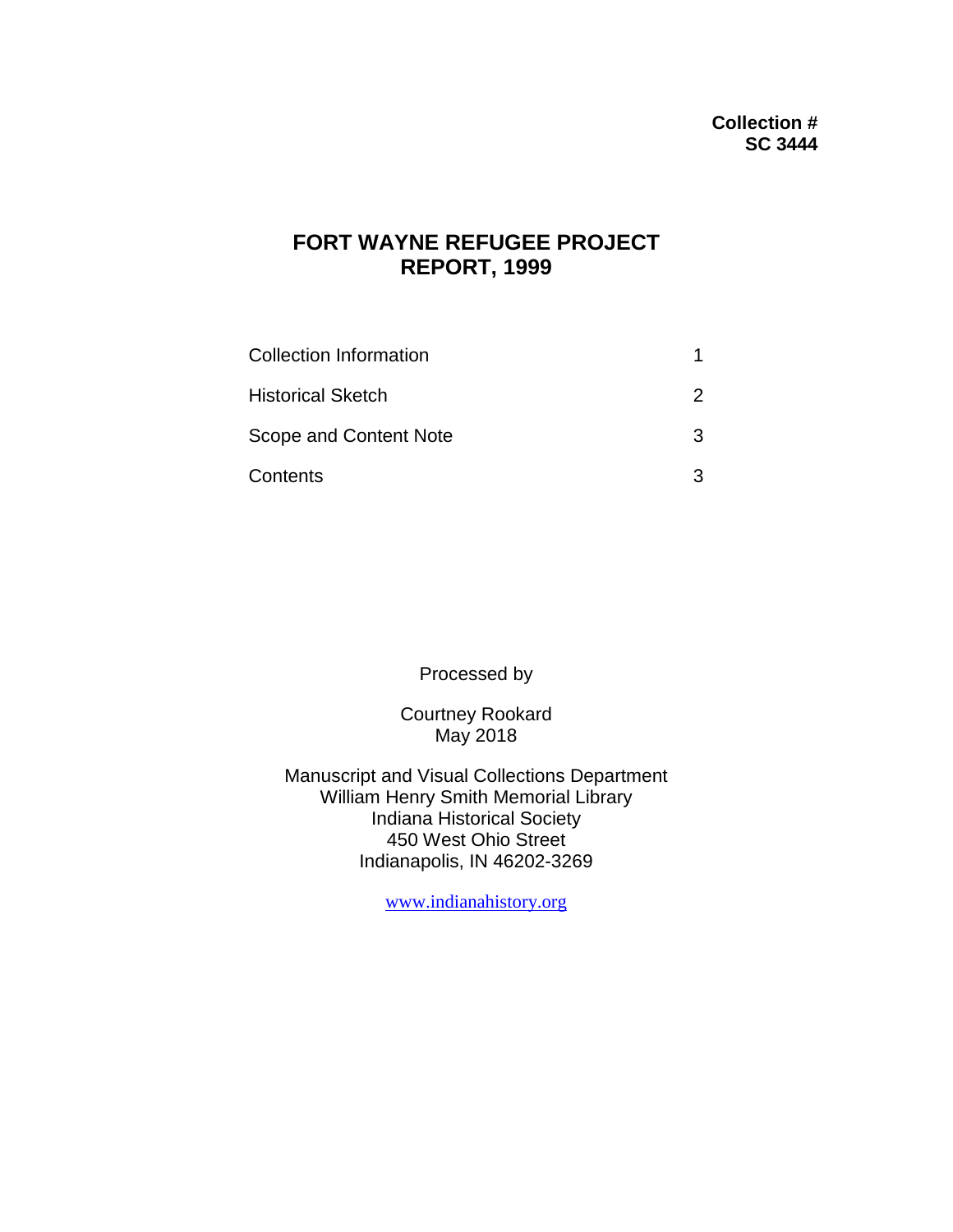## **COLLECTION INFORMATION**

| <b>VOLUME OF</b><br><b>COLLECTION:</b> | 8 manuscript folders                                                                                                    |
|----------------------------------------|-------------------------------------------------------------------------------------------------------------------------|
| <b>COLLECTION</b><br>DATES:            | 1999                                                                                                                    |
| PROVENANCE:                            | Education Division, Indiana Historical Society, Indianapolis,<br>Indiana                                                |
| <b>RESTRICTIONS:</b>                   | None                                                                                                                    |
| <b>COPYRIGHT:</b>                      |                                                                                                                         |
| <b>REPRODUCTION</b><br><b>RIGHTS:</b>  | Permission to reproduce or publish material in this collection<br>must be obtained from the Indiana Historical Society. |
| <b>ALTERNATE</b><br><b>FORMATS:</b>    |                                                                                                                         |
| <b>RELATED</b><br><b>HOLDINGS:</b>     |                                                                                                                         |
| <b>ACCESSION</b><br><b>NUMBER:</b>     | 2001.0829                                                                                                               |
| NOTES:                                 |                                                                                                                         |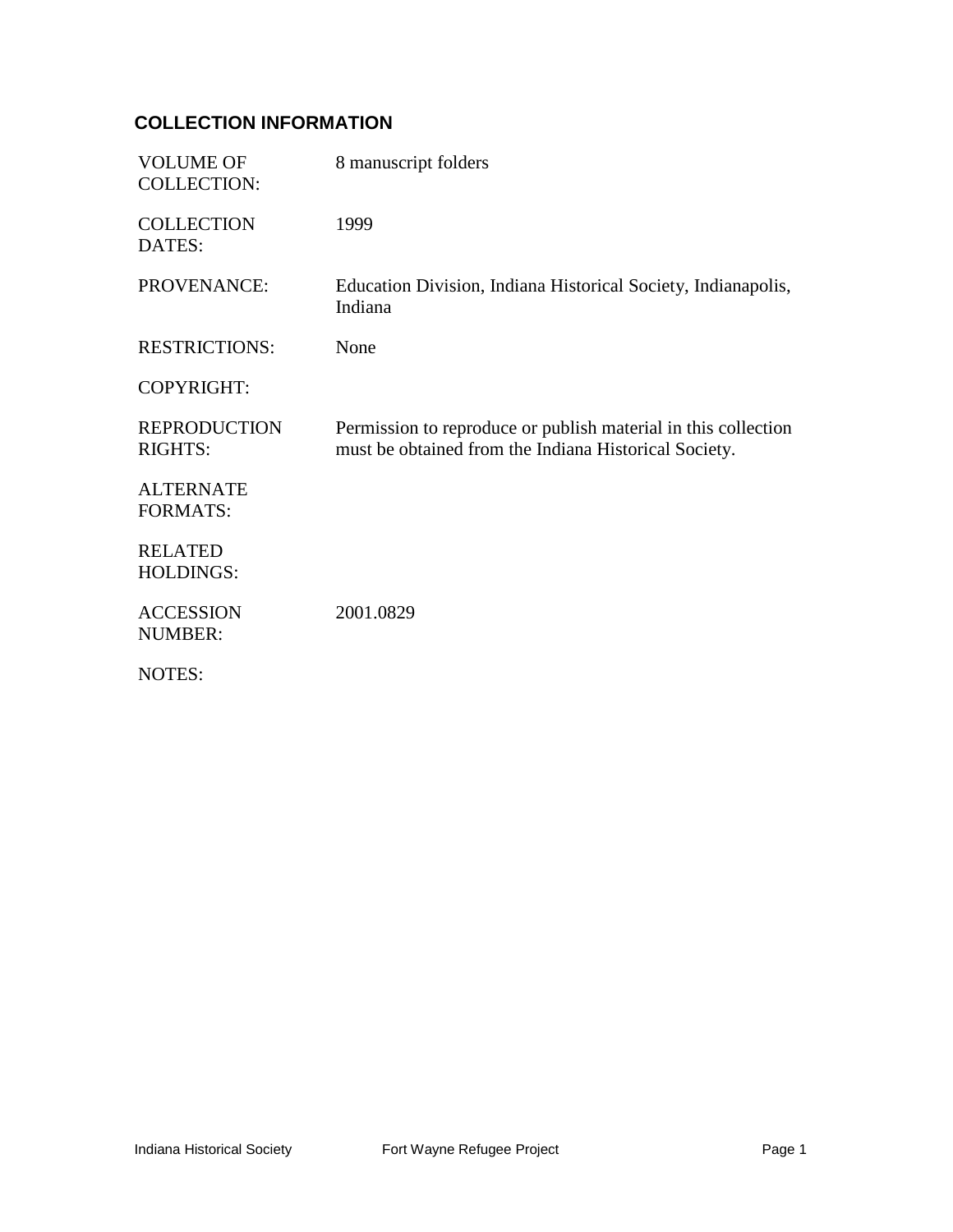#### **HISTORICAL SKETCH**

The Fort Wayne Refugee Project was funded by Indiana Heritage Research Grant #99- 3039. In the grant's abstract, the project describes itself the following way:

"This project consists of a collection of primary source materials, a written report, Fort Wayne newspaper clippings and slides of refugee groups from Vietnam, Laos, Burma, Bosnia, and the former Soviet Union. The researcher conducted an oral interview with a spokesperson for each of the five refugee groups. In addition, the researcher recorded interviews with the director of refugee placement at Catholic Charities in Fort Wayne and the executive director of the Fort Wayne Jewish Federation. Other research consists of forty-five written questionnaires that detail individual stories, cultural traditions, and adaptations to Fort Wayne, In addition, written interviews with a cross-section of Fort Wayne people connected to refugees are included. The eighteen page report gives background information, then describes the Fort Wayne experiences of each of the five refugee groups often using first person narratives. A detailed bibliography includes numerous Fort Wayne newspaper articles about Fort Wayne refugees…Materials collected and written for this project will be available for educational purposes through the Allen County – Fort Wayne Historical Society when the exhibit 'Families and Faith: Community Ties that Bind' opens in February, 2001."

The Multicultural Heritage Research Project on Recent Immigration was sponsored by the Allen County – Fort Wayne Historical Society and conducted by Peggy Seigel.

Sources:

Material in collection